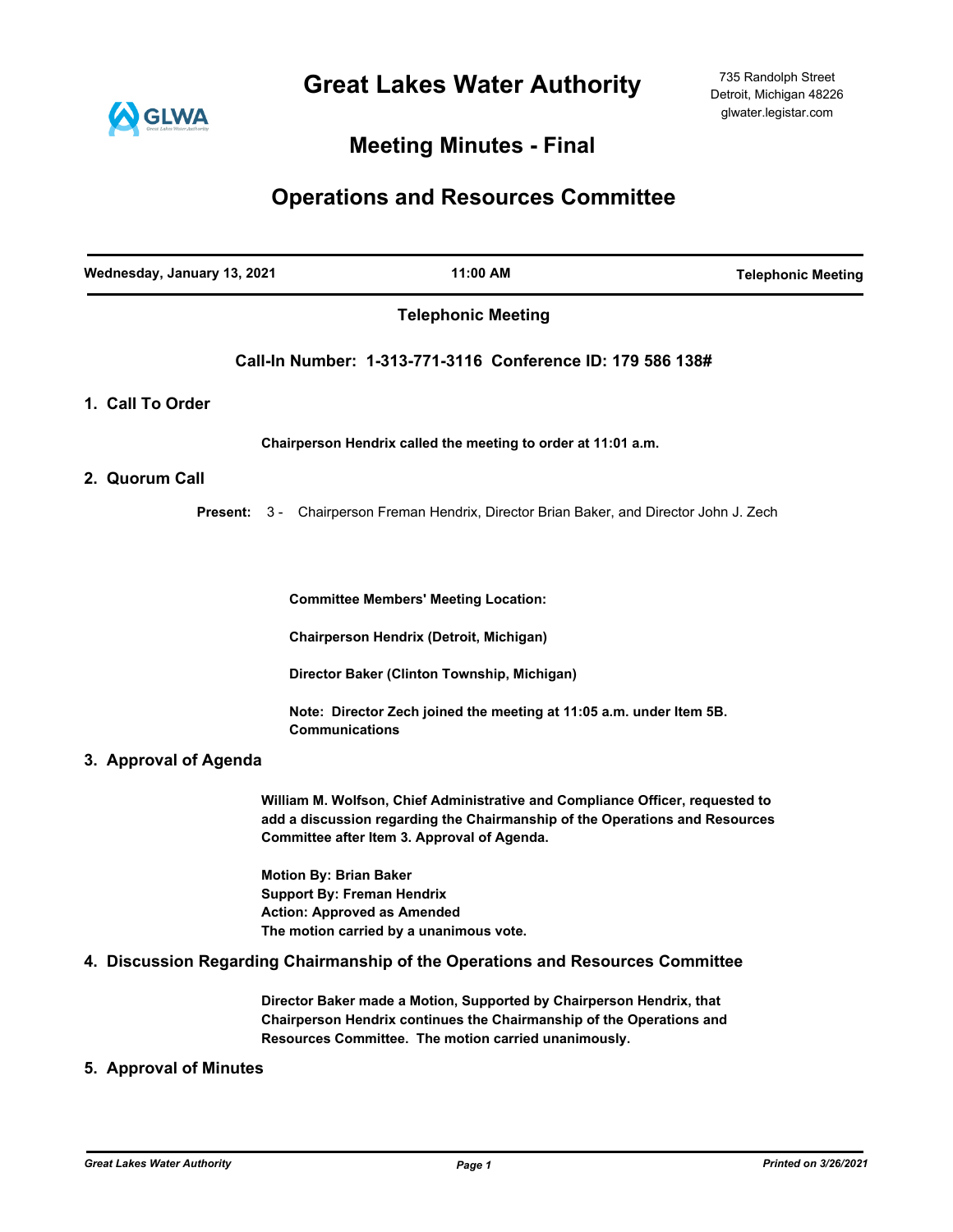### **A.** [2021-010](http://glwater.legistar.com/gateway.aspx?m=l&id=/matter.aspx?key=4347) **December 9, 2020 Operations and Resources Committee Meeting Minutes.Draft**

*Sponsors:* Rechanda Willis

Attachments: December 9, 2020 Operations & Resources Committee Meeting **Minutes** 

> **Chairperson Hendrix requested a Motion to approve the December 9, 2020 Operations and Resources Committee Meeting Minutes.**

**Motion By: Brian Baker Support By: Freman Hendrix Action: Approved The motion carried by a unanimous vote.**

### **6. Communications**

**A.** [2021-009](http://glwater.legistar.com/gateway.aspx?m=l&id=/matter.aspx?key=4346) **Receipt of Correspondence**

**No Action Taken**

**B.** [2021-007](http://glwater.legistar.com/gateway.aspx?m=l&id=/matter.aspx?key=4344) **CEO's KPI Report**

*Sponsors:* Sue F. McCormick and William Wolfson

*Indexes:* Office of the Executive

**Attachments: EUM Key Metrics Dashboard 210113 FINAL** 

[1-21 Red, Yellow Green Report](http://glwater.legistar.com/gateway.aspx?M=F&ID=5d075822-2515-45ce-bba6-b9288f5b8e5c.xlsx) [Reso 21-007- Explanation of CEO Red and Yellow Report](http://glwater.legistar.com/gateway.aspx?M=F&ID=34bf45ae-83f7-4a3d-a9ba-70c2c645eadf.docx)

**Motion By: John J. Zech Support By: Brian Baker Action: Received and Filed The motion carried by a unanimous vote.**

**7. Old Business**

**None**

**8. New Business**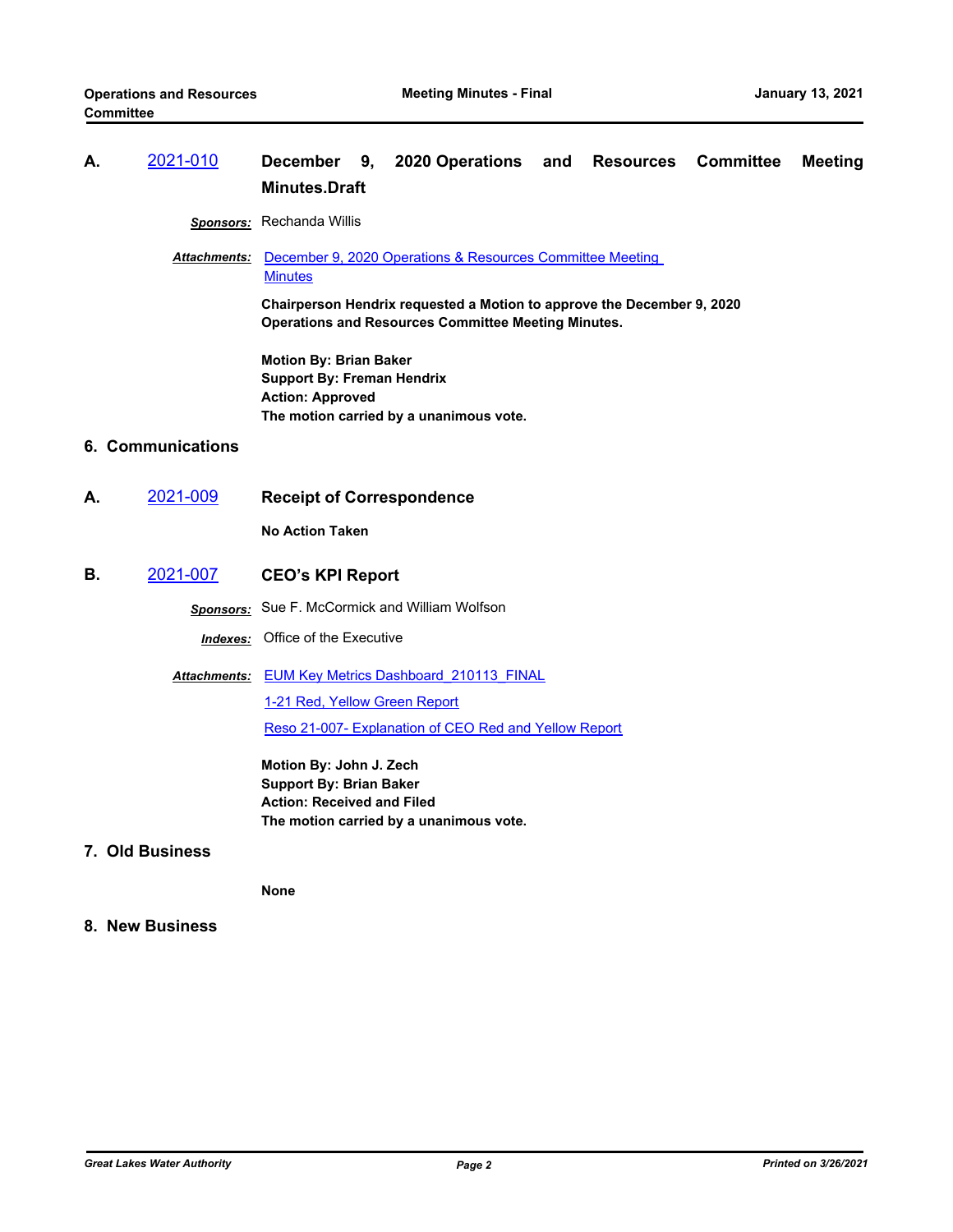| А. | 2021-001 | <b>Proposed Amendment No. 2</b><br><b>Contract No. GLWA-CS-277</b><br>Fourteen Mile Road PCCP Water Main Condition Assessment and<br><b>Pilot Study Evaluation</b>                                                        |
|----|----------|---------------------------------------------------------------------------------------------------------------------------------------------------------------------------------------------------------------------------|
|    |          | <b>Sponsors:</b> Cheryl Porter and Todd King                                                                                                                                                                              |
|    |          | <b>Indexes:</b> Water Operations                                                                                                                                                                                          |
|    |          | <b>Motion By: Brian Baker</b><br>Support By: John J. Zech<br>Action: Recommended for Approval to the Board of Directors<br>Agenda of January 27, 2021<br>The motion carried by a unanimous vote.                          |
| В. | 2021-003 | <b>Proposed Change Order No. 2</b><br><b>Contract No. GLWA-CS-055</b><br>Professional Engineering Services for Yard Piping, Valves and<br>Venturi Meters Replacement at Water Works Park<br>CIP# 115001 / BCE Score: 69.2 |
|    |          | Sponsors: Cheryl Porter and Grant Gartrell                                                                                                                                                                                |
|    |          | <b>Indexes:</b> Water Operations                                                                                                                                                                                          |
|    |          | Motion By: John J. Zech<br><b>Support By: Freman Hendrix</b><br>Action: Recommended for Approval to the Board of Directors<br>Agenda of January 27, 2021<br>The motion carried by a unanimous vote.                       |
| C. | 2021-004 | <b>Proposed Change Order No. 1</b>                                                                                                                                                                                        |
|    |          | <b>Contract No. 1803621</b>                                                                                                                                                                                               |
|    |          | <b>Wick Road 48-Inch Water Transmission Main</b><br>CIP# 122006 / BCE Score: 54.2                                                                                                                                         |
|    |          | <b>Sponsors:</b> Cheryl Porter and Grant Gartrell                                                                                                                                                                         |
|    |          | <b>Indexes:</b> Water Operations                                                                                                                                                                                          |
|    |          | <b>Motion By: Brian Baker</b><br>Support By: John J. Zech<br>Action: Recommended for Approval to the Board of Directors<br>Agenda of January 27, 2021<br>The motion carried by a unanimous vote.                          |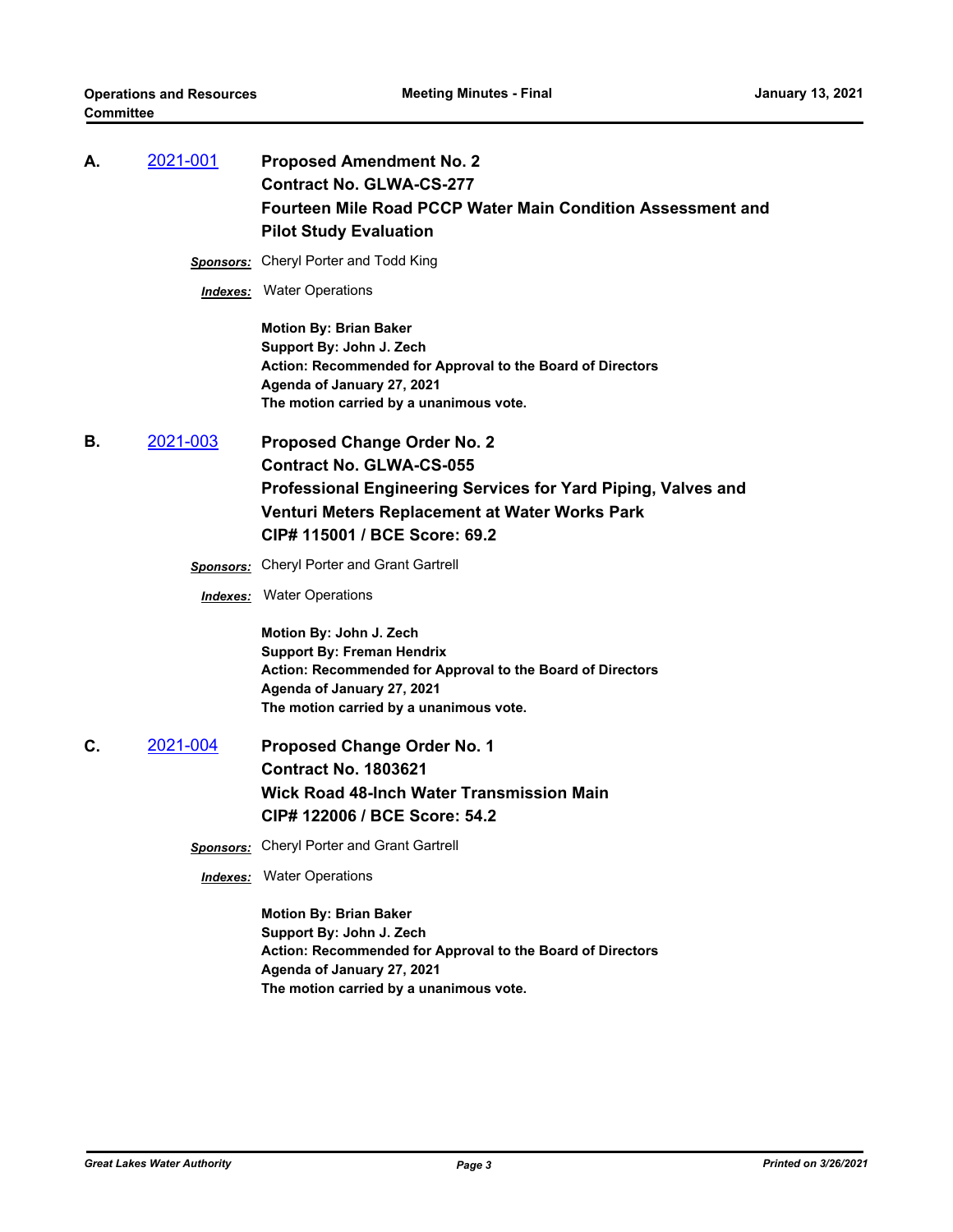| D. | 2021-005 | <b>Contract No. 2001456</b>                                      |
|----|----------|------------------------------------------------------------------|
|    |          | Springwells Water Treatment Plant 1958 Settled Water Conduit and |
|    |          | <b>Loading Dock Concrete</b>                                     |
|    |          | CIP# 114016 / BCE Score: 52                                      |

- *Sponsors:* Cheryl Porter and Grant Gartrell
- *Indexes:* Water Operations
- [2001456 Procurement Report](http://glwater.legistar.com/gateway.aspx?M=F&ID=d0fd056d-b179-457f-a09b-1df95fc7e803.pdf) *Attachments:* [2001456 Cost Tabulation - Notice of Respondents](http://glwater.legistar.com/gateway.aspx?M=F&ID=c10dcd96-c3d6-4fdf-8df0-795f70c0cd27.pdf)

**Motion By: John J. Zech Support By: Brian Baker Action: Recommended for Approval to the Board of Directors Agenda of January 27, 2021 The motion carried by a unanimous vote.**

**E.** [2021-006](http://glwater.legistar.com/gateway.aspx?m=l&id=/matter.aspx?key=4343) **Proposed Change Order 2 GLWA-1802410 Rehabilitation of Various Sampling Sites & PS2 Ferric Chloride System CIP #216004**

*Sponsors:* Navid Mehram

*Indexes:* Wastewater Operations

**Motion By: Brian Baker Support By: John J. Zech Action: Recommended for Approval to the Board of Directors Agenda of January 27, 2021 The motion carried by a unanimous vote.**

- **F.** [2021-008](http://glwater.legistar.com/gateway.aspx?m=l&id=/matter.aspx?key=4345) **Public Hearings on Proposed FY 2022 Schedule of Revenues and Charges and FY 2022 & FY 2023 Biennial Budget Request** 
	- *Sponsors:* Nicolette Bateson

*Indexes:* Finance

Attachments: [Notice of Public Hearing for GLWA FY 2022 Charges on 2.24.2021](http://glwater.legistar.com/gateway.aspx?M=F&ID=74133b5c-cce0-4311-891e-6bbe2d208897.pdf)

[Notice of Public Hearing for GLWA Proposed Biennial Budget](http://glwater.legistar.com/gateway.aspx?M=F&ID=940f3b8e-c308-49cd-b50a-912d8e0501e3.pdf)

**Motion By: John J. Zech Support By: Brian Baker Action: Recommended for Approval to the Board of Directors Agenda of January 27, 2021 The motion carried by a unanimous vote.**